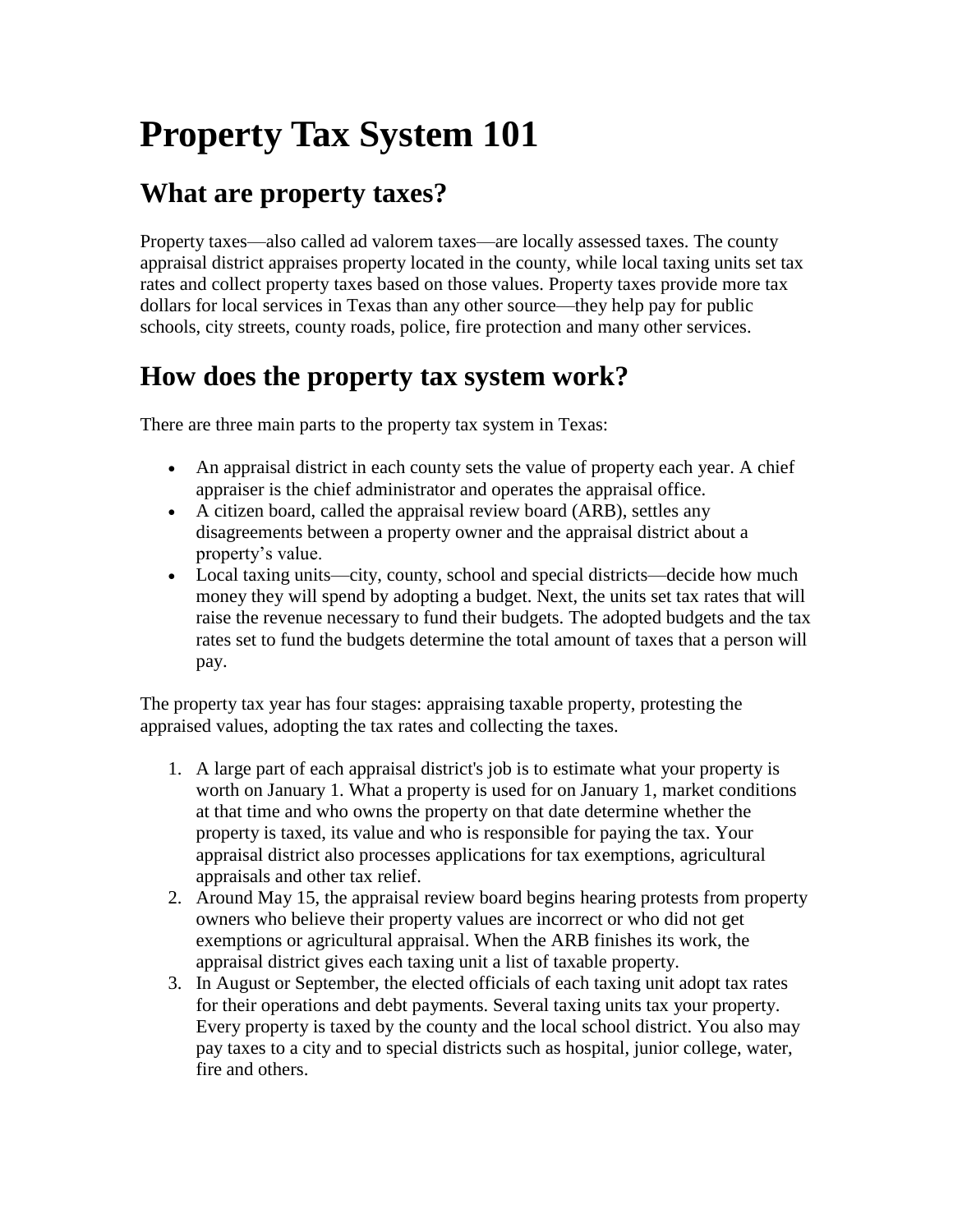4. Tax collection starts around October 1 as tax bills go out. Taxpayers have until January 31 of the following year to pay their taxes. On February 1, penalty and interest charges begin accumulating on most unpaid tax bills. Tax collectors may start legal action to collect unpaid taxes on February 1.

#### **Does Texas have a state property tax?**

No. Texas has only local property taxes levied by local taxing units. The state does not have local tax records on each property and its ownership and does not set your property's value for property taxes.

## **Which local taxing units may tax my property in Texas?**

All taxable property will pay county and school taxes. If the property is located inside a city's boundaries, you also may pay city taxes. Special taxing units— junior college, hospital district, road district and others—may also tax your property.

#### **How can the State Comptroller help local governments and taxpayers?**

State law allows the Comptroller's office to advise local governments and taxpayers on property tax issues, but it cannot intervene in local tax matters.

### **Who do I contact if I want to file a complaint against the ethics or professional conduct of a chief appraiser, appraiser or tax assessor-collector?**

You can file a written protest with the Texas Department of Licensing and Regulation (TDLR). The TDLR regulates the registration and professional conduct of persons in the appraising, assessing and collecting occupations. You may contact TDLR by calling (800) 803-9202 or by e-mail at [www.license.state.tx.us/complaintinfo.htm](http://www.license.state.tx.us/complaintinfo.htm) or by mail at:

P.O. Box 12157 Austin, Texas 78711

#### **Who governs a local county appraisal district?**